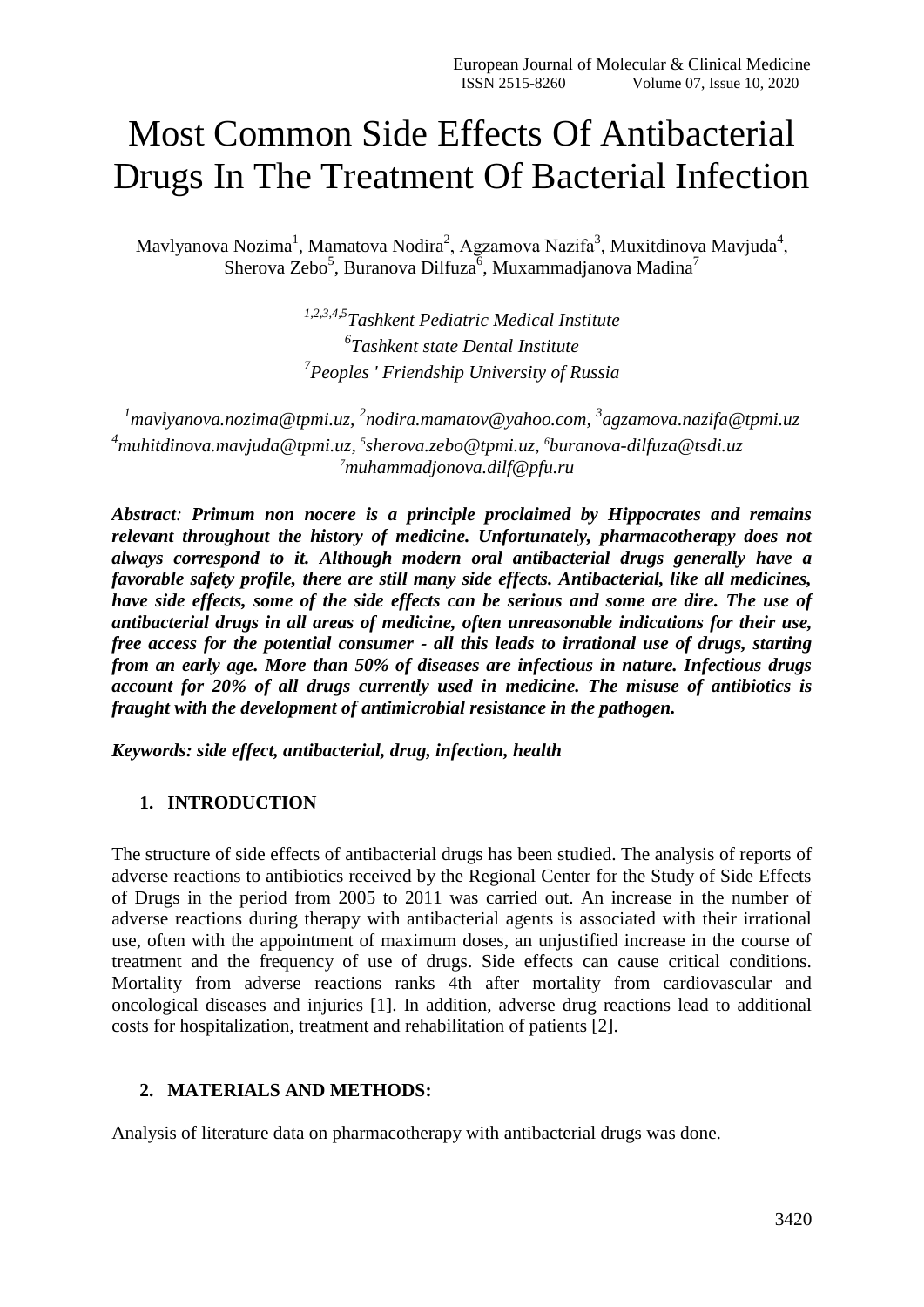## **3. RESULTS**

Antibacterial, like all medicines, have side effects, some of the side effects can be serious and some are dire. The use of antibacterial drugs in all areas of medicine, often unreasonable indications for their use, free access for the potential consumer - all this leads to irrational use of drugs, starting from an early age. More than 50% of diseases are infectious in nature. Infectious drugs account for 20% of all drugs currently used in medicine. The most important among these drugs are antibiotics. The basic rules for the use of antibiotics (and others against infectious agents) were formulated by Paul Ehrlich and Alexander Fleming. According to statistics, drugs show their harmful effect in 19-20% of outpatients and in 25- 50% of patients undergoing intensive therapy. Moreover, in 0.5% of cases, these harmful effects of drugs are life-threatening, and in 0.2% of patients they lead to death. In accordance with the currently accepted WHO definition, side effects of drugs include "any reaction to drugs, harmful or undesirable for the body, which occurs when it is used for the treatment, diagnosis and prevention of a disease." [3]

Antibacterial drugs occupy one of the leading places in the development of complications and side reactions, causing, according to some data, up to 37.2% of all drug complications. [6]

Allergic complications account for the largest share of side effects, followed by gastrointestinal lesions. Insufficient alertness of clinicians and the absence of mandatory registration of drug complications does not allow establishing the true scale of the effects.

Antibiotics are one of the most commonly prescribed drugs today for treating bacterial infections, which, unlike viruses, usually do not go away on their own. And while research shows that they are often taken by patients who don't really need them, doctors believe that, when used correctly, drugs are an extremely important and often life-saving part of modern medicine. But like all medicines, antibiotics can have side effects.

The most dangerous side effects of antibiotics are associated with allergic reactions. In fact, allergic reactions to antibiotics are one of the most common reasons people end up in emergency rooms. The body becomes covered with a rash or hives, lips swell or suffocation begins. With a severe anaphylactic reaction, a person's throat swells, and he needs a dose of adrenaline to save his life. These reactions are rare, but they definitely deserve attention, especially if a new drug is prescribed that has not been used before. Allergy to one type of antibiotic does not preclude allergies to other types.

One of the most common complaints from patients taking antibiotics is gastrointestinal problems such as nausea, vomiting, and diarrhea. This happens when the antibiotic has killed the good bacteria in the gut, and the bad bacteria have multiplied. This condition can lead to dehydration and requires hospitalization, so be aware of it. Drinking plenty of fluids and fiber can help before treatment ends. Antibiotics can also cause an overgrowth of bacteria in the small intestine, which can contribute to bloating and spasms that continue even after the drug is stopped. And in children recently, according to WHO, more and more importance is attached to antibiotic-associated diarrhea (AAD) [5]. Another common complaint of people taking antibiotics is headaches, and these are usually temporary headaches and any analgesic can help.

#### *Sun sensitivity*

Some antibiotics are photosensitizers, meaning they affect how the skin reacts to UV light. Exposure to sunlight can increase the chance of burning, peeling, and subsequent damage to skin cells. Some of the drugs, when exposed to sunlight, can cause a red, itchy rash in as little as 15 minutes outside. This is why people taking tetracyclines, fluoroquinolones, and sulfonamides should avoid prolonged periods of sun exposure, especially sun exposure, especially between 10:00 and 14:00, and be sure to use sunscreen as well as protective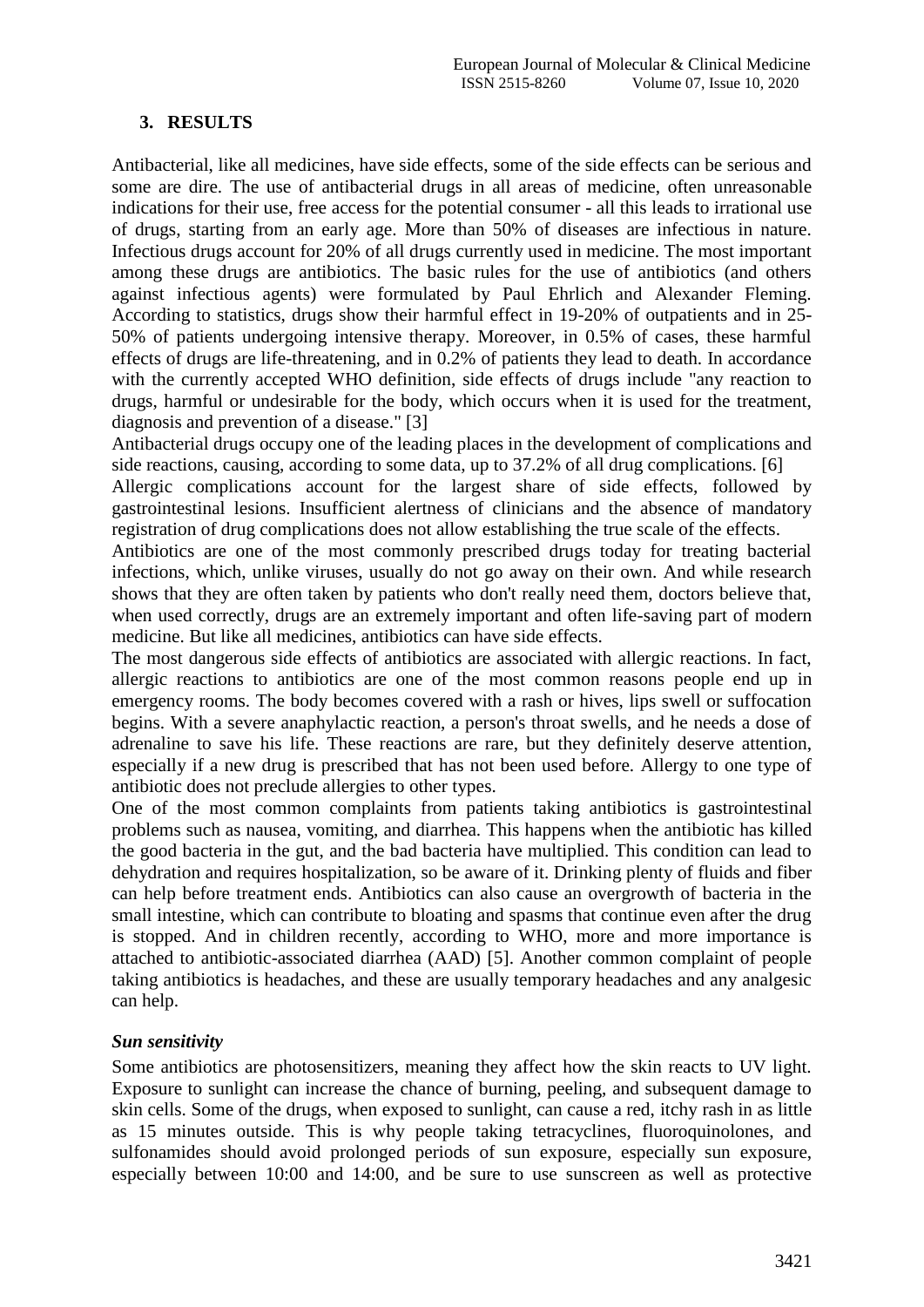clothing. Antibiotics can reduce or change the effect of other medicines. Drugs that can interact with antibiotics include: anticoagulants, antacids, antihistamines, anti-inflammatory drugs, psoriasis drugs, diuretics, antifungals, steroids, diabetes medications, muscle relaxants, migraine medications, and some antidepressants.

Hormonal contraceptives may also be less effective when used with an antibiotic, and if the antibiotic causes vomiting, it is possible that the contraceptive pill may not be fully absorbed. It is also worth noting the effect of antibiotics with each other, for example, when different groups of antibiotics are simultaneously prescribed to one patient at the same time, and that with the simultaneous administration of more than two antibiotics, antagonism between them is easier to manifest and the risk of undesirable effects significantly increases. This can be schematically represented in the form of a table for their correct combination with each other.

[2]. Fluoroquinolone antibacterial are among the most commonly used broad-spectrum antibacterial and are popular choices for the treatment of common conditions such as pneumonia, bronchitis, and urinary tract infections. For example, the popular antibacterial drug ciprofloxacin from the group of fluoroquinolones damages the genome - it destroys the DNA of mitochondria - the "energy stations" of body cells. Mitochondria have their own small genome, which requires enzymes called topoisomerases to maintain it. Topoisomerases regulate the topology of DNA in mitochondria, but fluoroquinolones kill pathogenic bacteria by inhibiting their DNA hydrase (a special type of topoisomerase), and at the same time they inhibit topoisomerase 2 of our own mitochondria, preventing the replication of the mitochondrial genome. After taking the ciprofloxacin medication, cell growth and differentiation is blocked. And also, a disruption in the production of mitochondrial energy. The most serious adverse effects of ciprofloxacin treatment are sensorimotor poly neuropathy, tendon damage including pain (tendonitis), trauma (tendinopathies), or even tears.

In 2016, the FDA advised that fluoroquinolones should only be used as drugs of last choice and added a warning about the risk of tendonitis as well as permanent nerve damage. Because antibiotics alter the microbiome, they make the body vulnerable to yeast infections and other types of fungi. Fungal infections can occur in the mouth (stomatitis), on the skin or under the nails, and can disrupt the balance of bacteria in a woman's vagina, altering its pH environment. Studies have shown that tetracyclines can cause irreversible staining or discoloration of permanent teeth in children. As a result, since 1970, all drugs in this class have been issued with a warning sign that does not recommend their use in children under 8 years of age (taking these drugs during pregnancy is also associated with stains on the teeth of the unborn child). Research published in 2009 found that the use of fluoroquinolones is also associated with double vision, known as diplopia. Researchers found 171 cases of this disorder among fluoroquinolone users between 1986 and 2009, with an average time of 9.6 days between onset of medication and onset of symptoms. Since this type of antibiotic has also been associated with tendinitis, the authors suggested that pain and muscle spasm around the eyes may be the cause of this additional side effect [7].

A 2015 study in the journal Clinical Psychiatry found that the more courses of antibiotics a person receives throughout their life, the more likely they are to develop depression and anxiety. Researchers speculate that antibacterial drugs alter the composition of the body's microbiome, which impairs the condition of nerves, metabolism and immunity - all of which can affect a person's mental health. These are just a few of the reasons why antibiotics should only be taken as needed and only as directed by a doctor, apart from the growing threat of antibiotic-resistant bacteria, which is partly exacerbated by over-prescribing.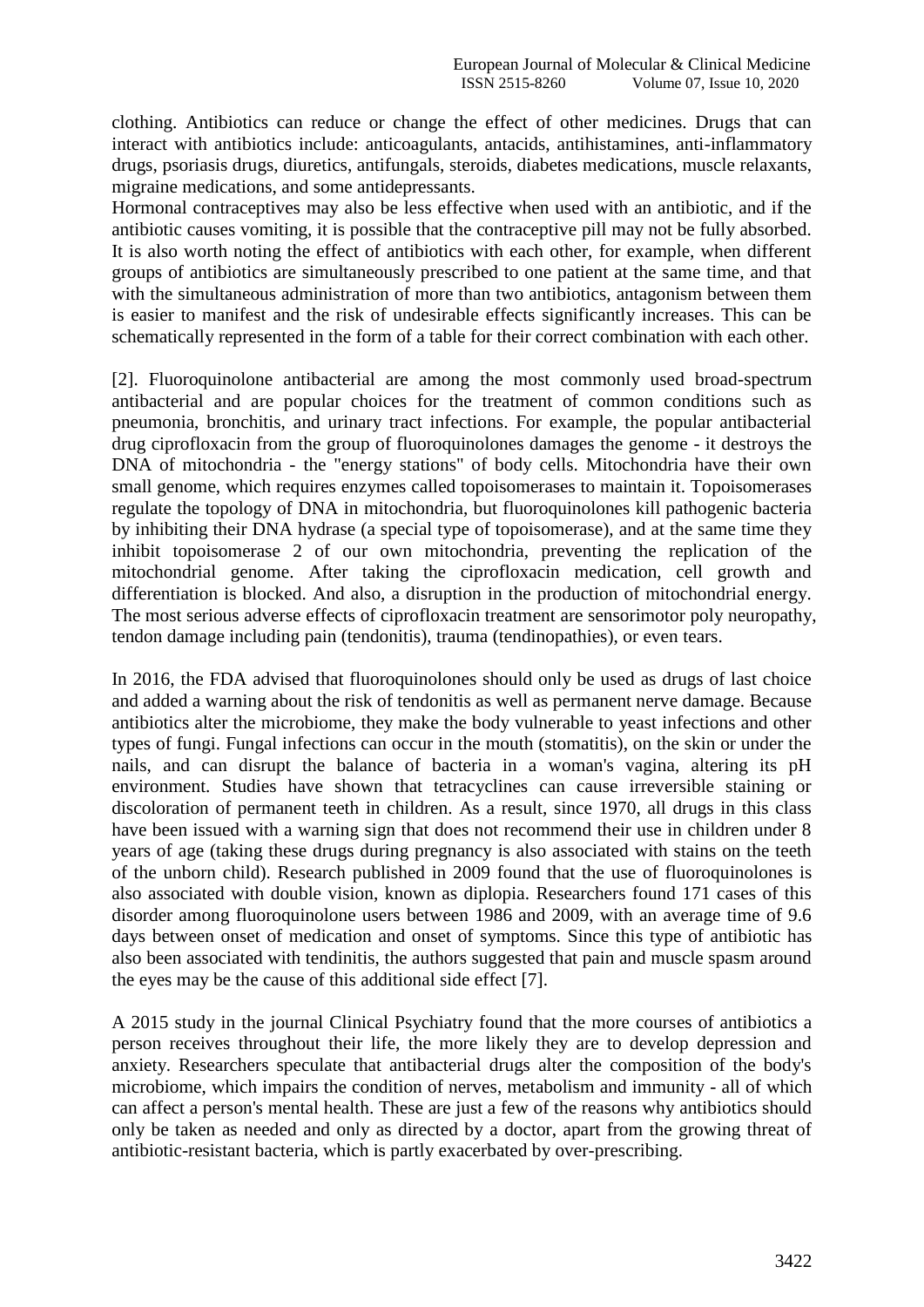### **4. DISCUSSION:**

Meibomian gland dysfunction has been identified as the most common cause of dry eyes [11]. Currently available treatments are mainly palliative solutions, often insufficient to improve clinical signs and overcome patient's discomfort symptoms. Intense pulsed light was recently introduced in the field of ophthalmology and clinical studies showed that it is able to provide an improvement of both signs and symptoms in MGD patients [12-14]. IPL can be performed in conjunction with other therapies, like meibomian gland expression, and thus also represents a promising complementary treatment for MGD [15-19]. This combination of treatments allowed for the successful management of refractory cases of MGD, as demonstrated in a recent multicenter prospective study [7]. It was also demonstrated that the treatment reduces consistently also tear inflammatory cytokines [20]. Although different speculative pathophysiological theories have been proposed to explain the positive effects of IPL upon dry eye signs and symptoms, the mechanisms of actions are still not fully elucidated. Among these, the coagulation of superficial blood vessels and telangiectasias of eyelids skin induced by light energy, the heating and liquefying of meibomian glands secretions with improved viscosity and outflow, and the decrease of bacterial and parasitic load over eyelids and eyelashes have been proposed [21,22]. More recently, the enhancement in collagen synthesis and connective tissue remodeling, the reduction in skin epithelial cell turnover, and the modulation of cellular inflammatory markers have also been hypothesized [19]. To date, most of the available studies reported improvements in terms of lid margin features (e.g., thickening and vascularity, telangiectasia, number of plugged glands) and meibomian gland secretion quality and expressibility [19]. However, these measures are subjective, and prone to observer bias due to a low degree of standardization. Conversely, a comprehensive ocular surface workup with automated quantitative measurements may overcome these drawbacks, thus improving the objective monitoring of the disease course after treatment [23]. In the present study, we showed a significant increase of LLT by using the same grading scale previously utilized by Craig and collaborators [7, 25].

Nevertheless, it should be noted that in our study, as in other MGD populations, the values of the tear meniscus height were within the upper range of normality [13]. The area of MGL did not change after IPL treatment. This finding is in contrast with the only study evaluating before this parameter, which reported a 5% decrease of MGL after IPL in treatment-naïve patients [10]. However, this finding is controversial since a similar improvement was noted in the same study also in control patients treated with eyelid hygiene alone.

## **5. CONCLUSION**

Thus, from the above data, it should be remembered that not all errors in the use of antibacterial drugs lead to a deterioration in the patient's well-being. And the misuse of antibiotics is fraught with the development of antimicrobial resistance in the pathogen.

In the light of the fight against the formation of antibiotic resistance, especially in pediatric practice, one must always remember that the appointment of antibiotic therapy should be carried out by a doctor and only according to strict indications, with the obligatory conduct of courses of treatment adequate in duration and doses.

## *Conflict of Interest*

The authors have no conflicts of interest associated with the material presented in this paper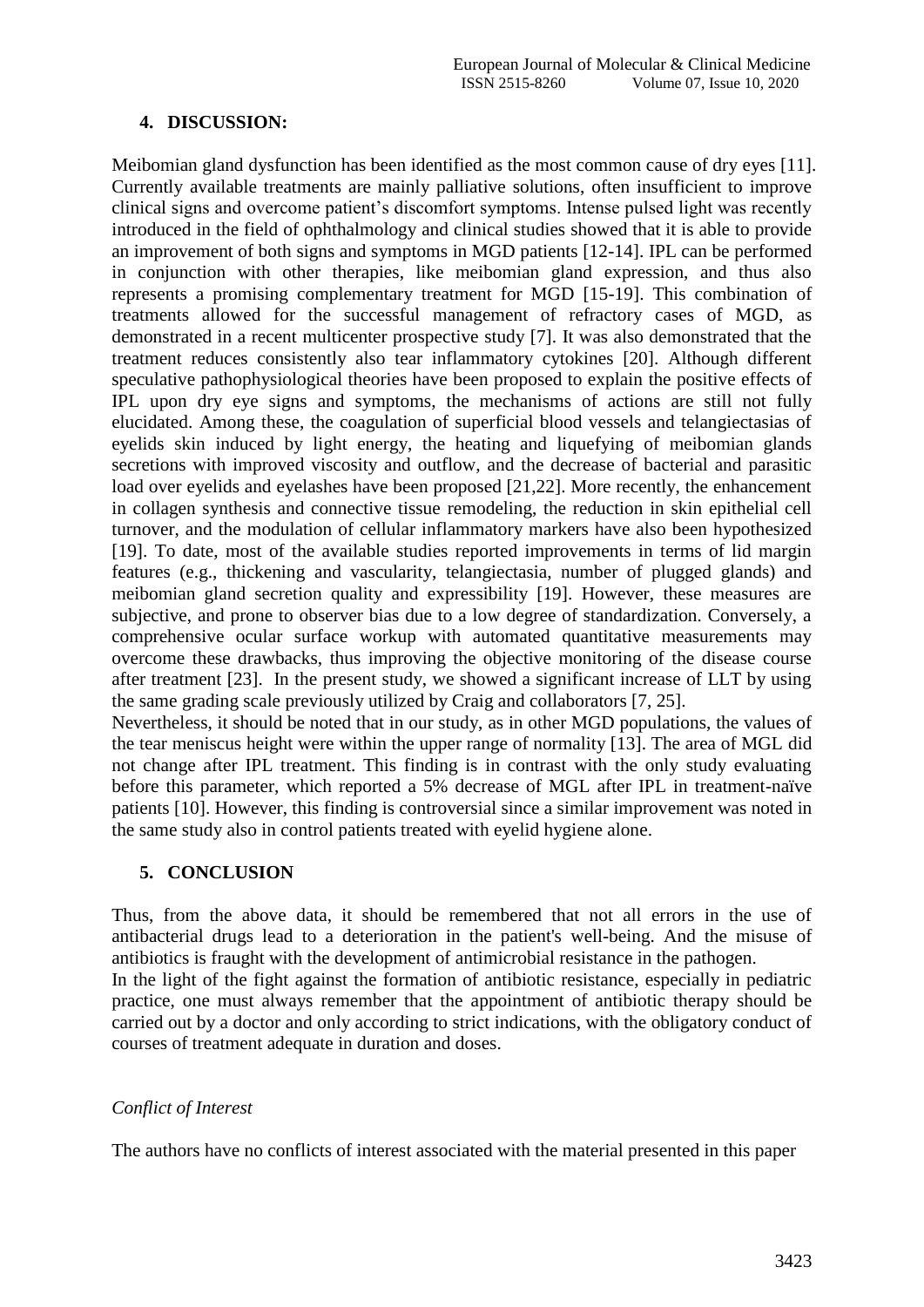*Funding*

None.

**Acknowledgment:** *The authors thank the Pharmacology department, College of Medicine, the Tashkent Pediatric Medical Institute for approving and documenting this work.*

## **6. REFERENCES**

- [1] Olefir YuV, Verlan NV, Romanov BK, Dvoinikova NA, Kochkina EO. Problems of monitoring the safety of pharmacotherapy. M: Folium. 2017.
- [2] Agzamova N.V., Mamatova N.M., Kasimova Sh.Sh., Khakberdieva G.E., Rakhimova N.F. Algorithms for antimicrobial therapy of severe hospital surgical infections (lifethreatening conditions) in children. Journal of Biomedicine and Practice. 2 (5): 63-72. 2020
- [3] Hasanova N, Karamyan M, Mamatova N, Ilkhamova D. Research methodology and its organization of motivational valuable characteristics of the relationship with treatment of patients with diabetes. International Journal of Pharmaceutical Research. Supplementary Issue 2. https://doi.org/10.31838/ijpr/2020.SP2.115.2020
- [4] Ushkalova EA, Zyryanov SK. Restrictions on the use of fluoroquinolones in uncomplicated infections and safety concerns. Clinical microbiology and antimicrobial therapy. 19 (3):08-12. 2017.
- [5] Kuleshova SI, Udalov VS, Simonova EP, Denisova IA, Mishkin DV. Improvement of methods for the determination of impurities in antimicrobial drugs by chromatographic methods. Vedomosti of the Scientific Center for Expertise of Medicinal Products. 8 (4): 262-70. [https://doi.org/10.1136/bcr-2018-224858.](https://doi.org/10.1136/bcr-2018-224858) 2018.
- [6] Iliyas M, Ram Subba Reddy M, Devi U. Ciprofloxacin-induced generalized non-bullous fixed drug eruption. BMJ Case Rep. 2018: bcr-2018-224858. https://doi.org/10.1136/bcr-2018-224858. 2018.
- [7] Agzamova N.V., Azizova R.A., Karabekova B.A., Mukhitdinova M.I. Problems of side effects of drugs in pharmacotherapy. A new day in medicine. Scientific and abstract, spiritual and educational journal №3 (11). From 32. 2015.
- [8] Nair PA. Ciprofloxacin induced bullous fixed drug reaction: three case reports. J Family Med Prim Care. 4 (2): 269-72. [https://doi.org/10.4103/2249-4863.154673.](https://doi.org/10.4103/2249-4863.154673) 2015.
- [9] Beberok A, Wrzesniok D, Rzepka Z, Rok J, Delijew-ski M, Otrba M, et al. Effect of fluoroquinolones on melanogenesis in normal human melanocytes HEMn-DP: a comparative in vitro study. Cutan Ocul Toxicol. 36 (2): 169-75. [https://doi.org/10.1080/15569527.2016.1229674.](https://doi.org/10.1080/15569527.2016.1229674) 2017.
- [10] Foti C, Romita P, Zanframundo G, Mastrolonar-do M, Angelini G, Calogiuri G, et al. Ciprofloxacin induced acute generallised exanthematous pustu-losis. Indian J Pharmacol. 49 (1): 119-20. [https://doi.org/10.4103/0253-7613.201014.](https://doi.org/10.4103/0253-7613.201014) 2017.
- [11] Ploskireva AA, Gorelov AV, Golden LB. Anti-biotic-associated diarrhea: pathogenetic aspects of therapy and prevention. Breast cancer. (19): 1381-4. 2017.
- [12] Fernández TD, Ariza A, Palomares F, Montañez MI, Salas M, Martín-Serrano A, et al. Hypersensitivity to fluoroquinolones: the expression of basophil activation markers depends on the clinical entity and the culprit fluoroquinolone. Medicine (Baltimore). 95 (23): e3679.https: //doi.org/10.1097/MD.0000000000003679. 2016.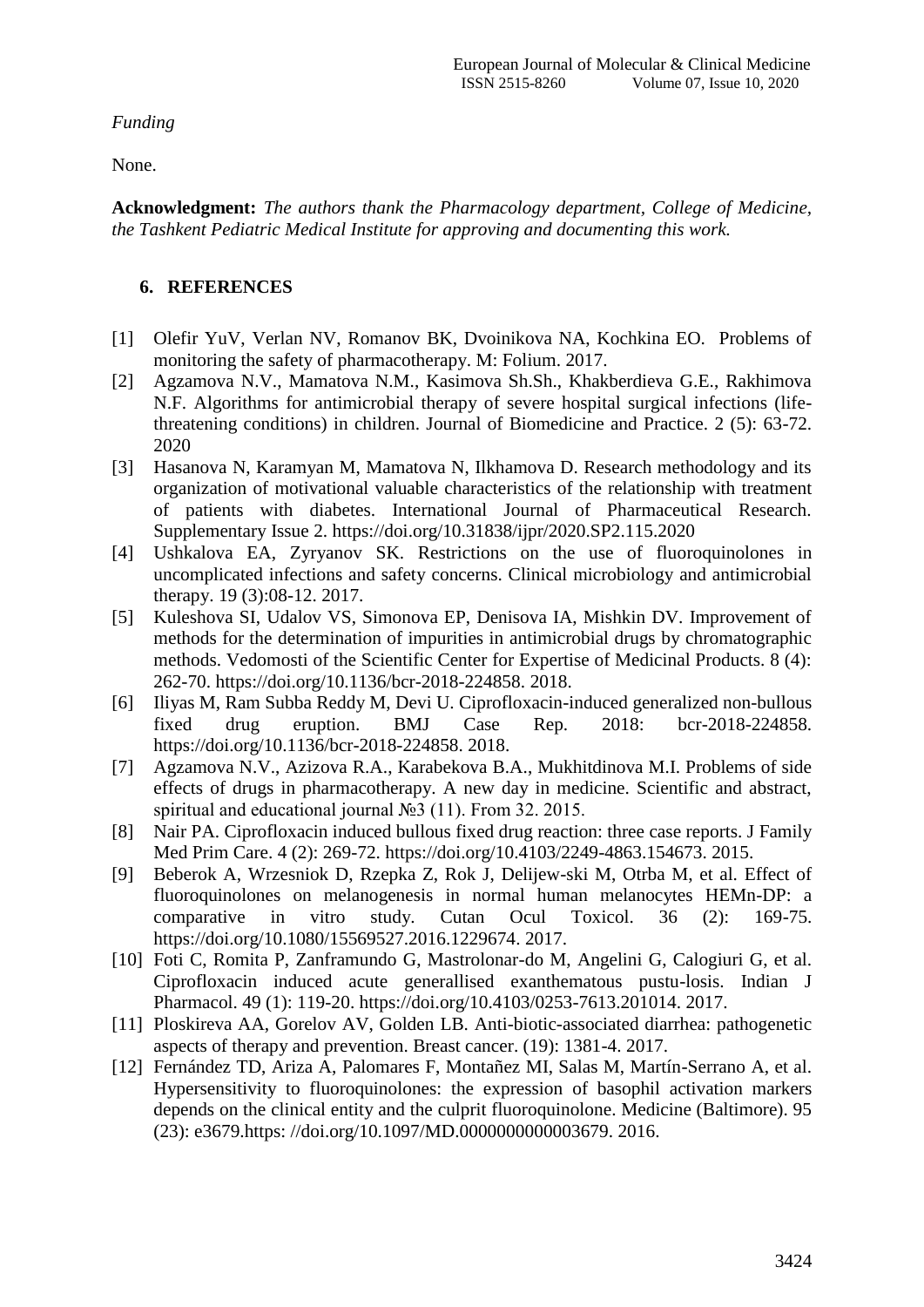- [13] Ilgin S, Can OD, Atli O, Ucel UI, Sener E, Guven I. Ciprofloxacin-induced neurotoxicity: evaluation of possible underlying mechanisms. Toxicol Mech Methods. 25(5):374 doi.org/10.3109/15376516.2015.1026008. 2015.
- [14] Ransing RS, Sarkar D. Ciprofloxacin induced an-tibiomania. J Clin Diagn Res. 10 (12): VL01. [https://doi.org/10.7860/JCDR/2016/24215.9076.](https://doi.org/10.7860/JCDR/2016/24215.9076) 2016.
- [15] Kuzmina AB, Titova AP, Polikarpova TS, Asets-kaya IL, Polivanov BA. Class effects of fluoroquinolones: dysglycemia and mental disorders. Therapist. 2018.
- [16] Popescu C. Severe acute axonal neuropathy induced by ciprofloxacin: a case report. Case Rep Neurol. 10 (2): 124-9. [https://doi.org/10.1159/000489303.](https://doi.org/10.1159/000489303) 2018.
- [17] Bulka KA, Nikolaev AV, Salukhov VV, Barsukov AV, Kitsyshin VP. Heart rhythm disturbances during antibiotic therapy of community-acquired pneumonia. Bulletin of the Russian Military Medical Academy. (4): 235-9. 2016.
- [18] Demidova OA, Shikh EV, Ismagilov AD, Sizova ZhM. Clinical and pharmacological aspects of the safety of using drugs that cause prolongation of the QT interval. Safety and risk of pharmacotherapy. 5 (3): 117-25. 2017.
- [19] Liu X, Ma J, Huang L, Zhu W, Yuan P, Wan R, Hong K. Fluoroquinolones increase the risk of serious arrhythmias: a systematic review and metanalyses. Medicine (Baltimore). 96 (44): e8273. [https://doi.org/10.1097/MD.0000000000008273.](https://doi.org/10.1097/MD.0000000000008273) 2017.
- [20] Mehrzad R, Barza M. (2015). Weighing the adverse cardiac effects of fluoroquinolones: a risk perspective. J Clin Pharmacol. 55 (11): 1198-206. https://doi.org/10.1002/jcph.553.2015.
- [21] Heemskerk C, Woldman E, Pereboom M, Van der Ho-even R, Mantel-Teeuwisse A, Van Gemeren C, Becker ML. Ciprofloxacin does not prolong the QTc interval: a clinical study in ICU patients and review of the literature. J Pharm Pharm Sci. 20 (1): 360-4. [https://doi.org/10.18433/J3ZD15.](https://doi.org/10.18433/J3ZD15) 2017.
- [22] Juras V, Winhofer Y, Szomolanyi P, Vosshenrich J, Hager B, Wolf P, et al. (2015). Multiparametric MR imaging depicts glycosaminoglycan change in the achilles tendon during ciprofloxacin administration in healthy men: initial observation. *Radiology*. 275 (3): 763-71. https: //doi.org/10.1148/radiol.15140484
- [23] Smith N, Fackrell R, Henderson E. Ciprofloxacin-associated bilateral iliopsoas tendon rupture: a case report. *Ageing*. 45 (5): 737-8. [https://doi.org/10.1093/ageing/afw092.](https://doi.org/10.1093/ageing/afw092) 2016.
- [24] Yildirim P. (2015). Association patterns in open data to explore ciprofloxacin adverse events. *Appl Clin Inform*. 6 (4): 728-47. https: //doi.org/10.4338/ACI-2015-06-RA-0076
- [25] Qutrio Baloch Z, Raza MA, Abbas SA, Bukhari S. (2017). Ciprofloxacin-induced hepatotoxicity in a healthy young adult*. Cureus*. 9 (2): e1016. https://doi.org/10.7759/cureus.1016
- [26] Unger C, Al-Jashaami LS. (2016). Ciprofloxacin exposure leading to fatal hepatotoxicity: an unusual correlation. *Am J Case Rep*. 17: 676-81.
- [27] Fuller A. (2015). Ciprofloxacin-induced renal failure. *The Southwest Respiratory and Critical Care Chronicles*. 3 (12): 32-8.
- [28] Savage R. (2018). Ciprofloxacin, enalapril and acute kidney injury: strengthening of a drug interaction signal. *WHO Pharmaceuticals Newsletter*. (1): 16-21.
- [29] Hajji M, Jebali H, Mrad A, Blel Y, Brahmi N, Khed-er R, et al. (2018). Nephrotoxicity of ciprofloxacin: five cases and a review of the literature. *Drug Saf Case Rep*. 5: 17. https: //doi.org/10.1007/s40800-018-0073
- [30] Surov AO, Manin AN, Voronin AP, Drozd KV, Si-magina AA, Churakov AV, Perlovich GL. (2015). Pharmaceutical salts of ciprofloxacin with dicarbox-ylic acids. *Eur J Pharm Sci.* 77: 112-21.<https://doi.org/10.1016Zj.ejps.2015.06.004>